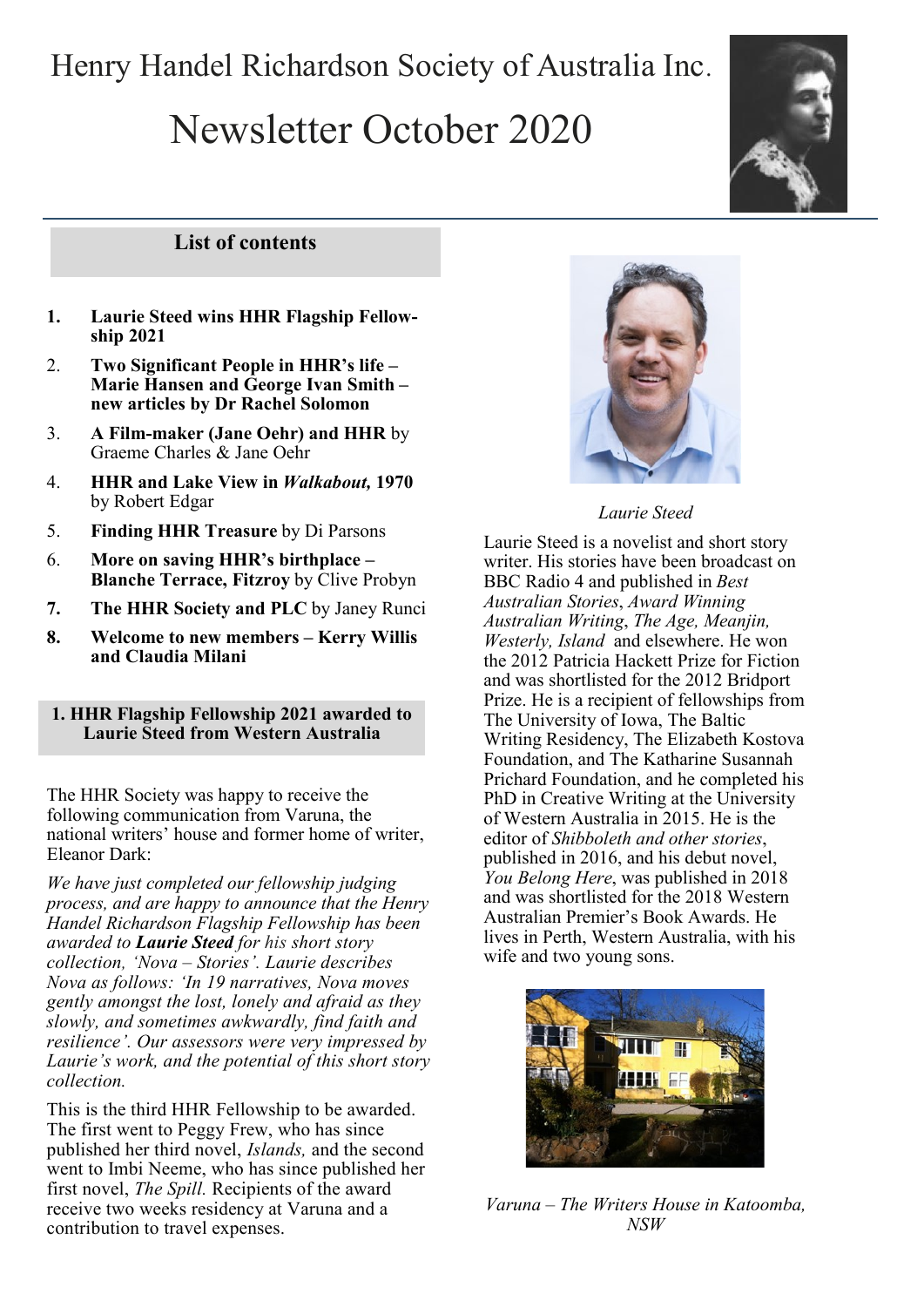#### **Laurie's thoughts on winning the award**

Writing a book can feel like an endless road. You sometimes feel you're mad, and irreparably flawed. You wonder why you so desperately need to share this world, and these words, in such a precise, defined format.

For much of the past three years, I've not been sure where my second book, *Nova - Stories*, was taking me. This week, there was something on the horizon; a reminder to keep going, a voice in the distance, telling me I'd not yet reached my destination.

The voice was Varuna - The National Writers House and The Henry Handel Richardson Society awarding me the 2021 Henry Handel Richardson Flagship Fellowship. I'm grateful for both for giving me the time to write, and for the vote of confidence in my vision. I'm also particularly heartened that the HHR Fellowship exists as a way to assist those writers working in the short form; there is typically not a lot of formal support specifically tailored for short story writers. With that in mind, I'm delighted to have found a safe, welcoming space in which to develop my craft.

I hope in time I get to share *Nova – Stories* with you all. There are no simple answers held within the collection, but instead, a journey shared from hope to home, and back again.

#### **2. Two Significant People in HHR's life – Marie Hansen and George Ivan Smith – new articles by Dr Rachel Solomon**



*Dr Rachel Solomon delivers the 2018 HHR Oration*

Many of you will remember the 2018 HHR Society Oration: *Marie Hansen: Musician and Friend of HHR,* given by Dr Rachel Solomon. Fittingly, Rachel delivered this oration at PLC (Presbyterian Ladies College), HHR's old school and the place where HHR and Marie's long friendship began.

Drawing on HHR's letters, fiction and memoir, and accounts from others, as well as extensive research on Marie Hansen, Rachel probed and revealed much of the nature and story of the long friendship that lasted until Marie's death in 1943, and the effect that this friendship had on HHR's fiction, especially *Maurice Guest* and *The Getting of Wisdom.* Rachel explored the ways Marie may have informed the creation of the characters of Madeleine in *Maurice Guest* and Mary Pidwall in *The Getting of Wisdom.*

In the time since the 2018 Oration Rachel has done further research and the resulting article – *Henry Handel Richardson and Marie Hansen: Musical Lives in Fact and Fiction* - will soon be published in *Musicology Australia.*

An added bonus of Rachel's work on HHR for those of us who went on the HHR tour to Britain last year, was meeting Marie Hansen's great niece, Alex Cliff, in Hastings, England. It was Alex who was able to identify Marie Hansen in the following photo of a group at PLC.



# *Marie Hansen standing 3rd left, HHR seated front left*

Alex was also our tireless and gracious hostess in Hastings, even arranging a visit to Green Ridges, HHR's last home and the house where she died.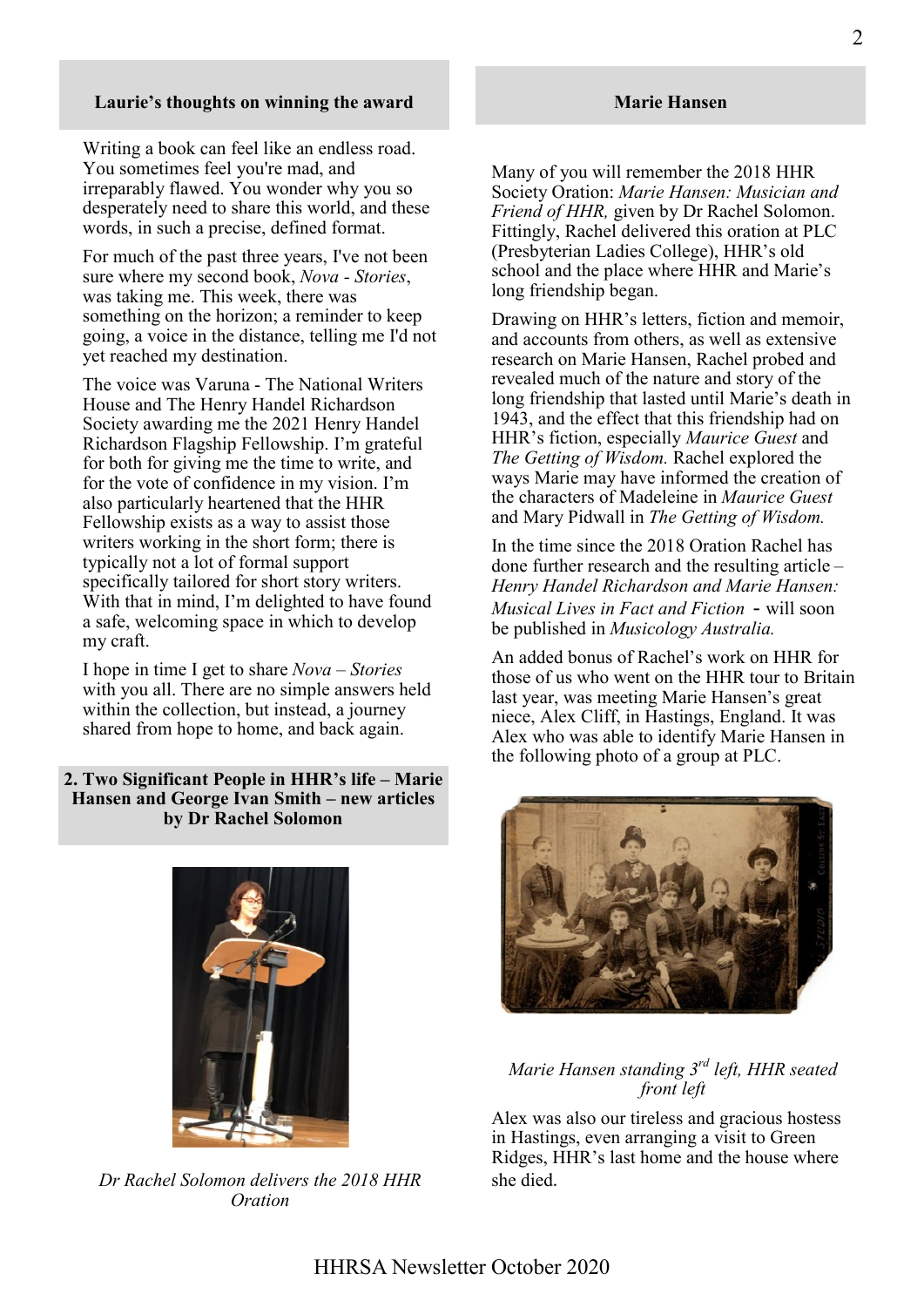

*Dot and Graeme Charles, Alex Cliff, Maureen McCarthy and Helen Macrae enjoying afternoon tea at Green Ridges* 



*Susan Miller and June Marriott, owners of the house that was Green Ridges, and our generous hostesses for the afternoon tea*

#### **George Ivan Smith**



*George Ivan Smith*

George Charles Ivan Smith (1915-1995) was, over his lifetime, a successful writer, broadcaster, war correspondent, movie producer, United Nations official, and academic. He was also a sensitive and determined man with a deep and abiding empathy with Richard Mahony and his creator, HHR.

Rachel Solomon's fascinating article *- George Ivan Smith and Henry Handel Richardson : The Making of a Reader* published recently in *Script & Print,* follows this remarkable man's unwavering enthusiasm in promoting HHR and her work in the final years of her life, and his determination to preserve many of her manuscripts, and other special collection items immediately following her death.

> **Script & Print** in of the Bibliographical Societ<br>of Australia & New Zealand



VOLUME 43 . NUMBER 2 . 2019

Rachel's article is now available to be read on our website –

[www.henryhandelrichardsonsociety.org.au](http://www.henryhandelrichardsonsociety.org.au) – under 'Orations and Papers'.

#### **3. A Film Maker (Jane Oehr) and HHR**

By Graeme Charles, HHR Society Vice President

Recently the Society was contacted by Jane Oehr, asking us whether we would be interested in acquiring a sign that once adorned Henry Handel Richardson's Lyme Regis home, Westfield.

In the late 1980's, Jane was commissioned by Film Australia to write the screenplay for a proposed film about HHR.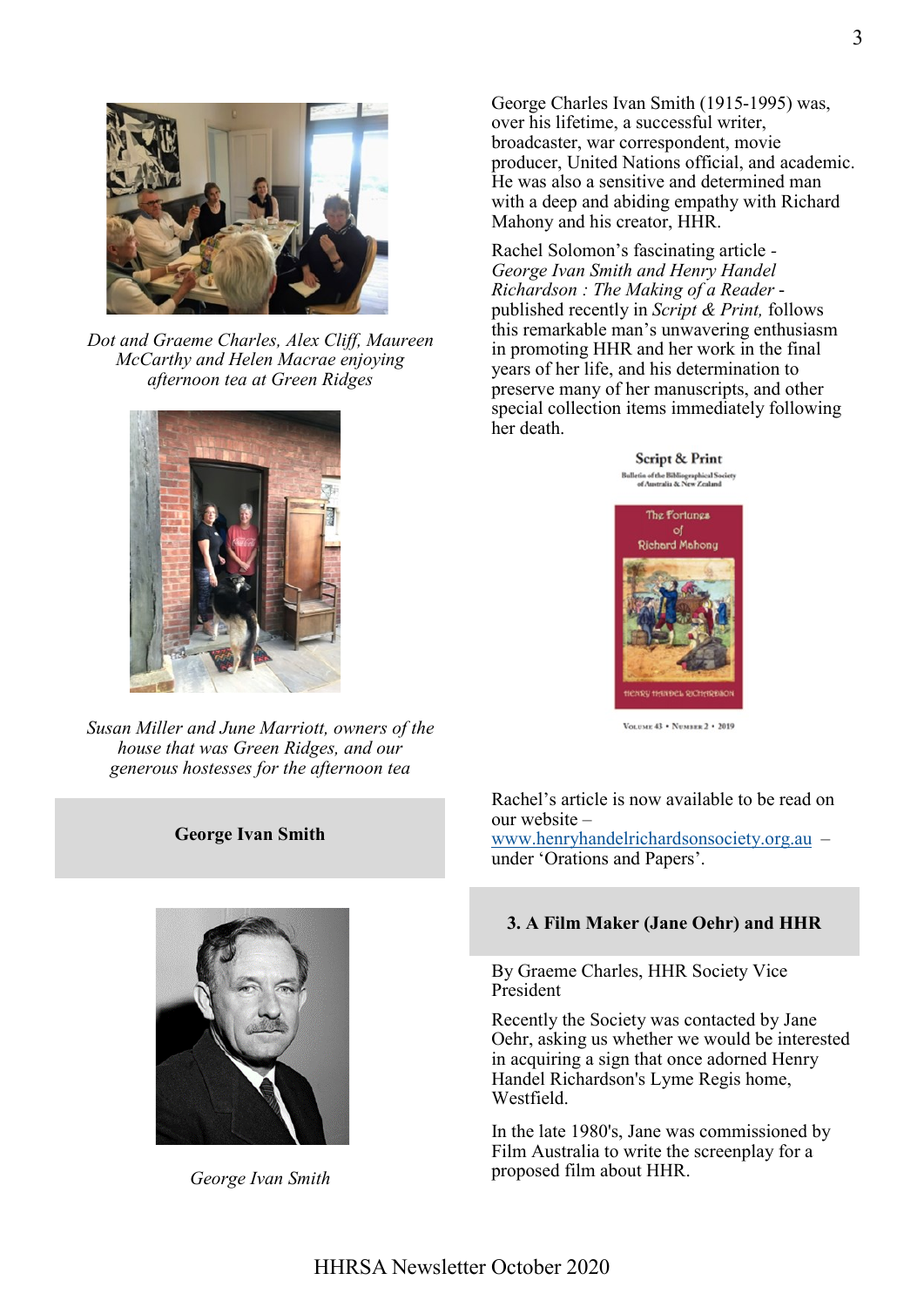She visited Westfield which was at that time unoccupied and looking rather lonely; she found the sign - "Westfield" - lying in long grass outside the house, and it has been in her possession ever since. The film by the way, was never made, along with several others about HHR and/or her work, that suffered a similar fate over the years, according to Clive Probyn.

Prior to her being asked to write the screenplay, Jane had travelled from Melbourne to London in order to study as an actress before joining BBC TV as a trainee director. She made documentaries about the cinema and eventually returned to Australia to work as an independent director. She was also a project manager with the Australian Film Commission. One of her films, *Tea with Madame Clos*, was screened at the 2009 Melbourne International Film Festival. This film was described as being about and extraordinary woman in her extreme old age living in a small medieval village in South West France.

Back however to the sign. We have told Jane that we would be delighted receive the sign from her, and once in our possession, decide on the most appropriate place for it to reside. Lake View would seem to be an ideal location for it, but there may be other suggestions we should consider.

Jane also has an unfinished novel based on the relationship between HHR and Olga Roncoroni, but sadly it seems destined to remain unfinished. She hopes that we may be able to obtain a copy of her screenplay.



*Graeme Charles and Angela Neustatter (great niece of HHR) at Westfield, 2019*

**Jane Oehr's account of her HHR Research Trip to Lyme Regis**



*Jane Oehr*

On the train journey to Lyme Regis I went through my notes on Henry and her life in Lyme with her husband Professor John Robertson (J.G) and with Olga Roncoroni. Olga was a pianist at the local cinema who later joined their household and remained with them as Henry's companion until Henry's death.

I was commissioned by Film Australia to write a screenplay about the writer. I had read several of her novels including the great trilogy *The Fortunes of Richard Mahony* which loosely explored the character of her father and his later decline. I was to discover so much of the content of her writing was inspired by her own life and experiences. I really found that was rich material for a film.

The more I read, the more curious I became about her relationship with Olga Roncoroni and that developed into the basis of my screenplay. Their first meeting occurred in the former Pump Rooms at Lyme - at that time, a cinema where Olga played the accompaniment to the movies. Henry loved cinema, particularly Westerns. What Henry did not know, was that Olga suffered from an intense form of agoraphobia.

What I wrote was developed from research and critical evaluations and Olga's own words.

I created a screenplay drawn from their lives in Lyme and London. Henry wrote a novel called *Nick and Sanny,* that may have been about her and Olga. Henry realised that Olga needed treatment for her agoraphobia, which made it impossible for her to go anywhere on her own, so she paid for her to undergo psychoanalysis at the new Tavistock Clinic in London.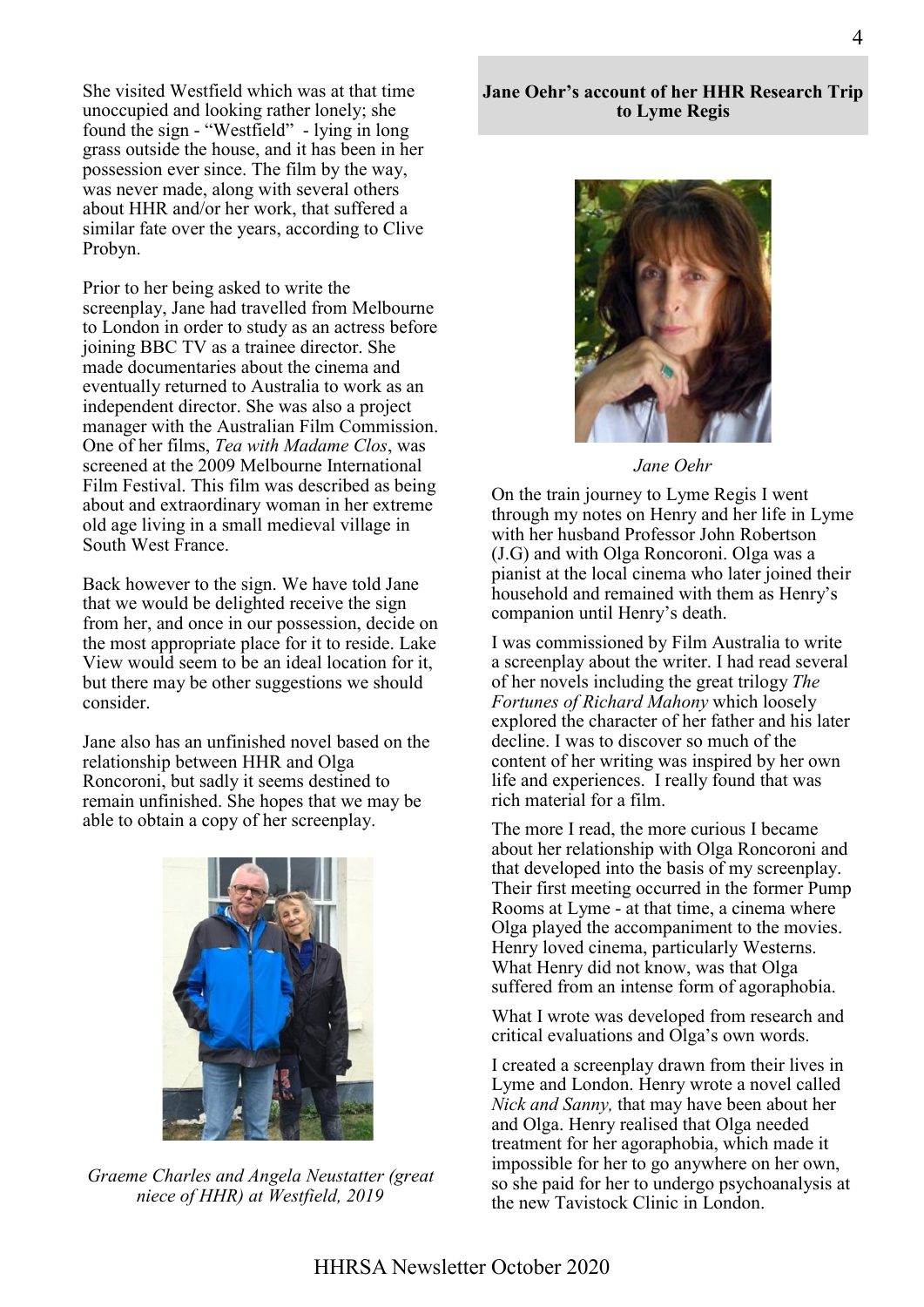

*Westfield sign found by Jane Oehr*

There was an agreement between Henry and Olga that the dreams told to the psychoanalyst could maybe be used later by Henry in a novel. Did Henry use the dreams and her relationship with Olga in a novel? We shall never know, as, according to Henry's instructions, the manuscript was to be destroyed on her death. Was it?

Westfield, the house where she lived, was a short walk from The Cobb. I found it easily. It was unkempt and there was a 'For Lease' sign out front. Nobody answered when I knocked on the door several times. I was curious to see the bay window that looked out across the sea which Henry mentions as the place she often sat to write.

Both Henry and Olga believed the house had a poltergeist. There are accounts of odd appearances of it winding wool around the staircase bannisters, and other mischief. Henry subscribed to a belief in the spirit world, and later, after Professor Robertson's death, she held seances with Olga to communicate with JG.

When I found the way around to back of the house into the wide garden, I had my camera ready to photograph the bay windows where Henry once wrote. It was close to midday, warm and sunny. I stared up at the bay window. For a brief instant something moved across it - white, ephemeral - a glimpse. Perhaps I was just dazzled by the sunlight?

# **4. HHR and Lake View in** *Walkabout,* **1970**

Society member, Robert Edgar, recently sent the Society a copy of *Walkabout,* January 1970, which includes an article, *House of Fleeting Fame,* by Greeba Jamison on Lake View, HHR's home in Chiltern. Robert shares some of his thoughts on Lake View and HHR.



### *Robert Edgar*

My father, Bob Edgar, lived all his life in Chiltern. Although not a great traveller he was an avid reader of *Walkabout* and subscribed for many years. When we packed up the family house in Chiltern in 1988 I took a box of the magazines, firstly to Frankston and subsequently to my shed in Strathfieldsaye. Then came the pandemic and lockdown, so I had some reading matter, and soon came across the item on Lake View.



*Article from 'Walkabout', January 1970*

I remember Lake View in the 1960's as a derelict rental property where the tenants had used the front fence as firewood. As a native of Chiltern and a member of the National Trust I was keen to help with the restoration of the property. I had joined the Trust while studying Agriculture at Melbourne University and during that time went to a number of functions including an evening of *Folk Music and Fondue* at Como House.

I then took up a teaching position in Benalla and visited Chiltern most weekends. On one I was able to attend the first working bee where the late Father Stockdale was pushing a motor mower through the overgrown area in front of the house.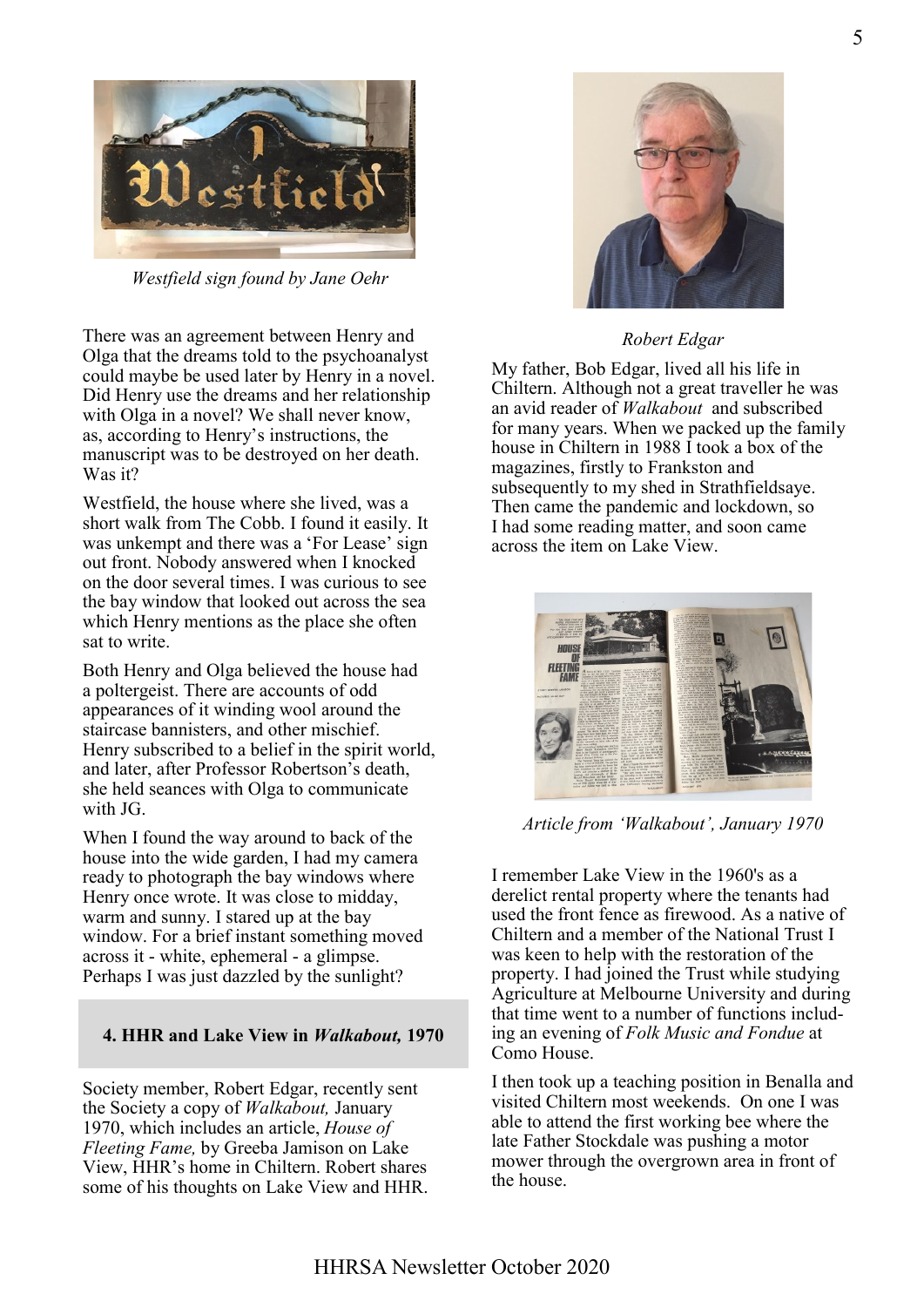Also, about this time Dad and I had a discussion with the then Shire President at the bar of the Telegraph Hotel. He was of the view that the house should be demolished. However, he was on the stage with Professor Manning Clark at the official opening.

#### **5. Finding Treasure**

By HHR Society and Committee member, Di Parsons, from Trentham, Victoria.



#### *Di Parsons*

I've been sorting through my large collection of papers due to moving house and downsizing. One rewarding find is a bibliography about HHR, published by the National Library of Australia in 1970.

*Henry Handel Richardson 1870 – 1946 – a bibliography to honour the centenary of her birth* was compiled by Gay Howells and published alongside a program of celebrations of HHR's centenary birth year that also included a seminar, public lecture and exhibition in Canberra. Dorothy Green, author of *Ulysses Bound – Henry Handel Richardson & her fiction* (published 1973) was one of the organisers of the seminar programme. I wonder if any of our members attended those events in Canberra?



The bibliography lists 773 items under seven headings: Works by HHR, Works Translated by HHR, Works about HHR, Unpublished Material (manuscripts and theses), Portraits, Bibliographies, and Miscellanea – (this last item includes the MGM film *Rhapsody*, based on *Maurice Guest*.)



Since its publication 50 years ago the bibliography has been a useful source for scholars and others seeking to follow the HHR story and to create new pathways and stories. HHR scholar Rachel Solomon comments that it was 'regularly consulted as a convenient and reliable reference tool' in the early days of the Monash University HHR Project. Many more relevant works have been created since 1970, especially in the Monash Project, including a more extensive and detailed descriptive bibliography by Tracey Caulfield. But the Howells bibliography is still important as Rachel Solomon attests: 'Often, when I try to find a reference using Google, Howells's book is the first item to pop up in the search results, reminding me that it should have been my first port of call'.

Finding treasures like this softens the pain of downsizing. You never quite know what will turn up in the jumble of papers and books. It concerns me that by making Arts degrees more expensive we will further erode the opportunities and knowledge base for librarians, archivists and scholars in the field of Australian literature and the legacy of our great Australian women writers.

#### **6. More on the Saving of HHR's Birthplace - Blanche Terrace, Fitzroy**

#### By Clive Probyn

(The January 2020 issue of the newsletter included an account from Ann Polis on her role in the demonstration to save HHR's birthplace from demolition in 1972. Clive Probyn has kindly written notes on the relevant National Trust newsletter in his possession.)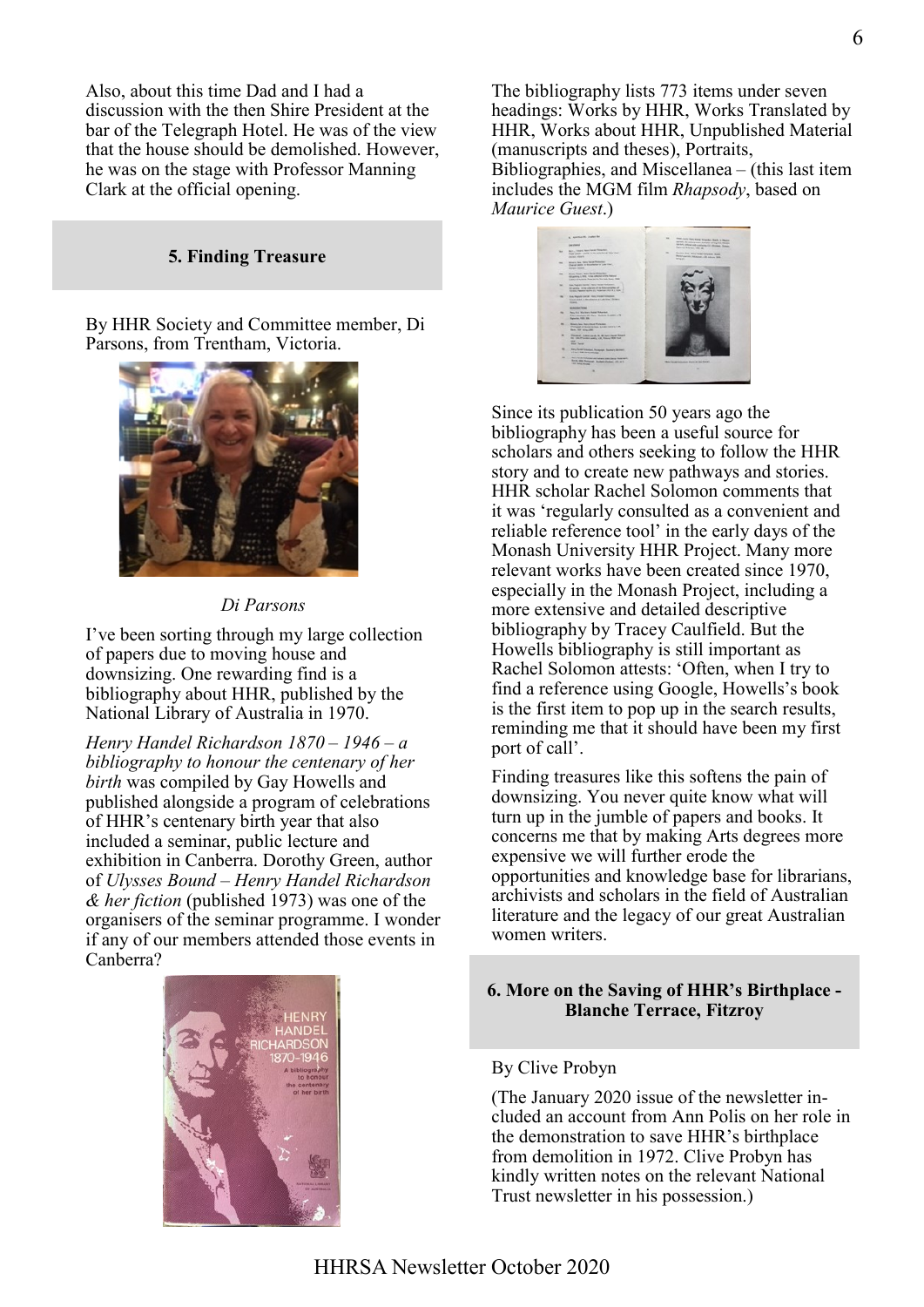

*Plaque at Blanche Terrace*

The National Trust *Newsletter* for May 1972, New Series Vol. 1, No.21, announced that Blanche Terrace had been saved, notably 169 and 171 Victoria Parade, for redevelopment as a medical centre.

The Terrace had a 'B' classification "as one of the best examples of an arcaded terrace remaining in Melbourne. In addition to its architectural merit, it is also of great historical significance as the birthplace of one of Australia's greatest writers, Henry Handel Richardson, authoress [sic] of the epic novel of Victoria's early gold days, *The Fortunes of Richard Mahony* [sic]". On pages 6-7 there is a plan of the proposed medical centre, described as "A fine example of preservation being linked with progress." Credit is given to: "the Fitzroy City Council, the local residents' association, and the unions all played a major part in this preservation."

The final para is as follows: "Demolition action was started by Vicpar on No.189 without the necessary council permit, and this immediately brought a strong protest from the local citizens' association, the Fitzroy Council and the unions.

Demolition work was stopped, and a permit was applied for by a demolition contractor acting on behalf of Vicpar, the company still preferring to remain in hiding."

A fire occurred in April in number 171 - "the owners have already informed the Trust that this will make no difference to their preservation and restoration plans."

# **7. PLC and the HHR Society**

#### By Janey Runci

(The Society was pleased to be asked by PLC to write an article for their newsletter. The following is that article.)

One of the most pleasurable aspects of the Henry Handel Richardson Society's recent experience has been the expanding and fruitful relationship with HHR's old school – PLC. Only twelve months ago the school graciously hosted our annual oration, delivered by Professor Stefan Welz from Leipzig.



*Stefan Welz delivers oration 2019*

Since then a Society tour to HHR sites in Britain and Germany in September 2019 revealed two matters of particular significance to PLC. One of these was to do with HHR's sister, Lil Neustatter, who also attended the school and was in many ways as notable as her sister. Lil was a gifted musician, a suffragette who endured a jail term, and an educationist who, along with A.S.Neill, founded the progressive school, Summerhill.

As a result of the sleuth work of our President, Graeme Charles, we were able to find her previously unidentified grave and have a plaque erected in Llanfairfechan, in Wales.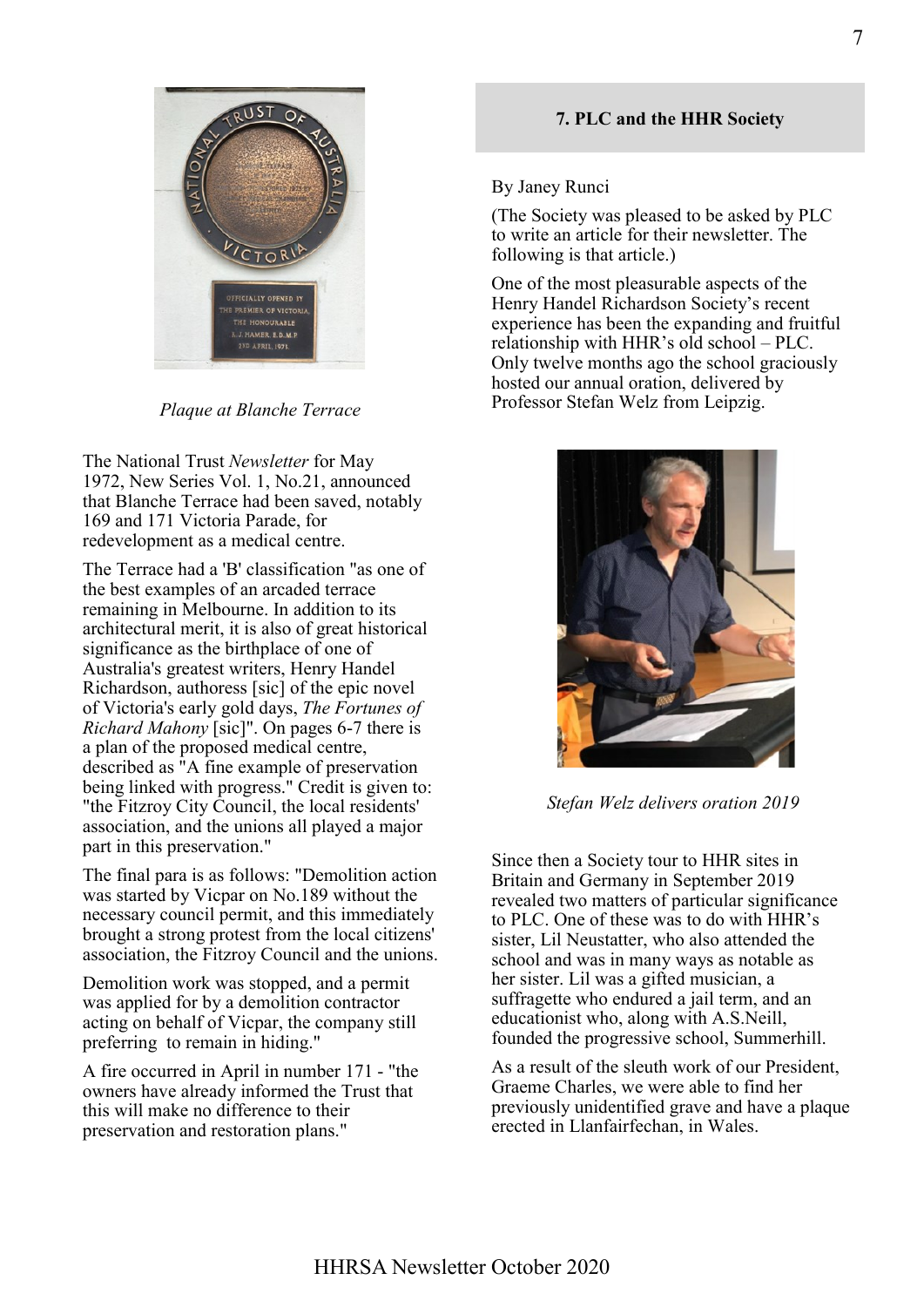

*Lil with A.S. Neill at Summerhill*

In Leipzig we were privileged to attend a celebration of the completion of the translation into German of HHR's first novel, *Maurice Guest*. The novel is set in the world of music students at the end of the nineteenth century in Leipzig, where HHR and Lil and other PLC students, notably Marie Hansen, also studied.

(For detailed accounts of these events read newsletters for January 2020 and April 2020 on our website:

#### [www.henryhanderichardsonsociety.org\)](http://www.henryhanderichardsonsociety.org)

2020 is a landmark year for the Society – the sesquicentenary of HHR's birth in Melbourne in 1870. Unfortunately, the pandemic forced the postponement of the annual oration that PLC had once again generously agreed to host. We look forward to the time when we are able to meet again at PLC for this event.

# **8. Welcome to new members – Kerry Willis and Claudia Milani**

### **Kerry writes:**

I am reading the last few chapters of *The Young Cosima* and am overwhelmed by HHR's wonderful ability to capture the subtlest of emotional frailties, so when I saw there was an HHR Society, I just felt I must join.

The copy I am reading is a 1939 reprint and inscribed in 1940.



*Kerry Willis from Kallista, Victoria*

It has been languishing in my collection of books since at least 1966 or thereabouts when I first read *The Fortunes of Richard Mahony*, which I still count as one of my favourite books, while studying Australian Literature at the Australian National University.

As you may guess I am now a senior citizen, living in the Dandenong Ranges, far from Chiltern, but maybe can attend one of your meetings en route to Canberra.

I didn't continue in the literary field, my last position being the Manager of Environmental Services for VicRoads, many years ago. Nowadays I do occasional neighbourhood mediations for the Dispute Settlement Centre of Victoria, and am hopeful that this service will continue once Covid is eradicated, managed or otherwise dealt with, but at this stage who knows?

#### **Claudia Milani writes, from Italy (email):**

My name is Claudia Milani and I am an English teacher. I live 20 km far from Milan, Lombardy, Northern Italy. In 1999, I had the chance to write my thesis - *The Fortunes of Richard Mahony: analisi dello spazio fisico e psicologico nella trilogia*; I also added to my thesis a translation into Italian of *The End of a Childhood*. It was absolutely great to find about the existence of your society on the website.

I started to study HH Richardson because of my interest in literature while I was a high school and university student; what is more, at university, I had the chance to meet Professor Richard Sadleir (who was born in Australia) who introduced me to the literature of Australia and H.H. Richardson in particular.